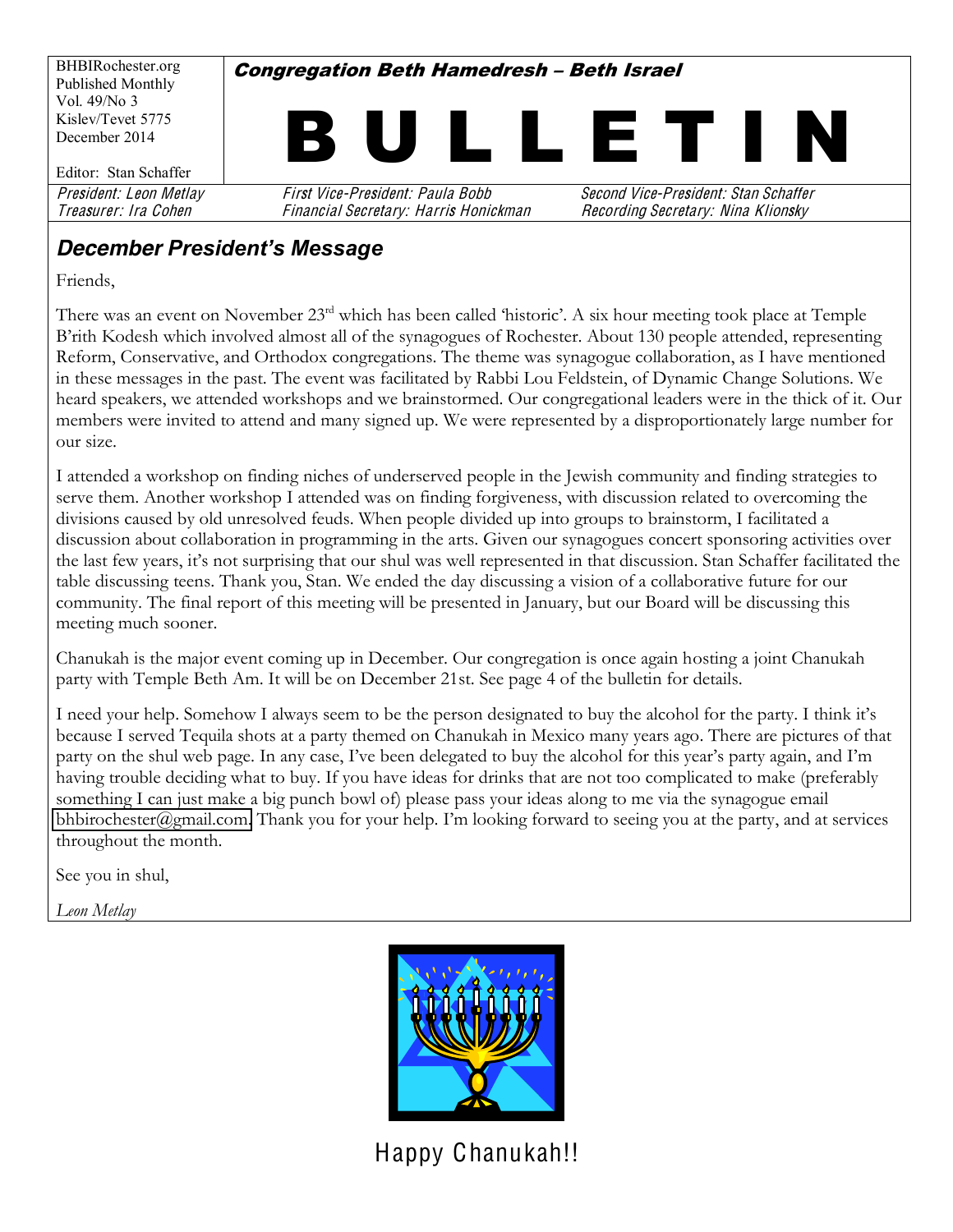# BHBI C A L ENDAR O F E V ENTS **±** DE C E MBER 2014

| Friday    | Dec 5  | 7:00 PM | Shabbat Evening Service at Heather Heights in Pittsford<br>Light candles at 4:17 PM           |  |  |  |  |  |
|-----------|--------|---------|-----------------------------------------------------------------------------------------------|--|--|--|--|--|
| Saturday  | Dec 6  | 9:30 AM | Torah: Vayishlach<br><b>Shabbat Morning Service</b>                                           |  |  |  |  |  |
| Sunday    | Dec 7  | 9:00 AM | Service, Breakfast and Discussion                                                             |  |  |  |  |  |
| Monday    | Dec 8  | 7:30 PM | <b>BHBI</b> Board of Trustees Meeting                                                         |  |  |  |  |  |
| Friday    | Dec 12 | 7:00 PM | Joint Shabbat Evening Service with Temple Beth Am at TBK Room 103<br>Light candles at 4:17 PM |  |  |  |  |  |
| Saturday  | Dec 13 | 9:00 AM | Joint Shabbat Morning Service with Temple Beth Am at BHBI<br>Torah: Vayeishev                 |  |  |  |  |  |
| Sunday    | Dec 14 | 9:00 AM | Service and Discussion                                                                        |  |  |  |  |  |
| Wednesday | Dec 17 | 7:30 PM | Small Conservative Synagogue Collaborative Torah Study at BHBI                                |  |  |  |  |  |
| Friday    | Dec 19 | 7:00 PM | <b>Shabbat Evening Service</b><br>Light candles at 4:18 PM                                    |  |  |  |  |  |
| Saturday  | Dec 20 | 9:30 AM | Torah: Miketz<br><b>Shabbat Morning Service</b>                                               |  |  |  |  |  |
| Sunday    | Dec 21 | 9:00 AM | Service, Breakfast and Discussion                                                             |  |  |  |  |  |
|           |        | 5:00 PM | BHBI/Beth Am Joint Chanukah Party at BHBI                                                     |  |  |  |  |  |
| Friday    | Dec 26 | 7:00 PM | Shabbat Evening Service<br>Light candles at 4:22PM                                            |  |  |  |  |  |
| Saturday  | Dec 27 | 9:30 AM | <b>Shabbat Morning Service</b><br>Torah: Vayigash                                             |  |  |  |  |  |
| Sunday    | Dec 28 | 9:00 AM | Service and Discussion                                                                        |  |  |  |  |  |

## **SMALL CONSERVATIVE SHUL COLLABORATIVE TORAH STUDY**

This month's Small Conservative Shul Collaborative Torah Study session will be held at BHBI on Wednesday, December 17<sup>th</sup> at 7:30 p.m. at BHBI. Come and bring your friends. Everyone is welcome!

## **DONATIONS THANK YOU FOR YOUR GENEROSITY!**

#### **GENERAL FUND**

In memory of Jean Traub *Mollie and Ken Traub*

In memory of Daniel Horowitz *Mollie and Ken Traub*

In memory of Tanja Block *Cathy Block*

In memory of Bernard Lipschutz *Judith Mercer*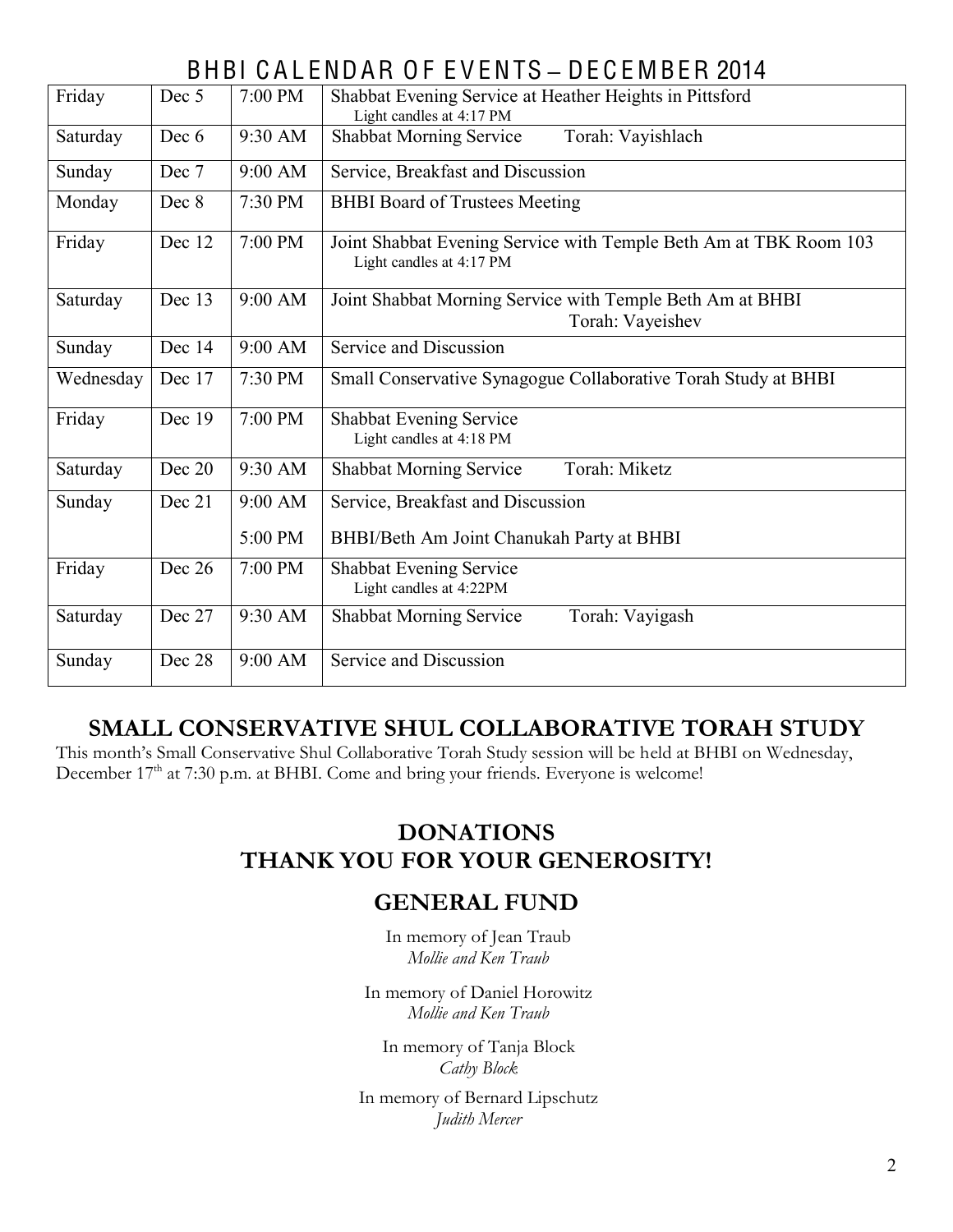# **THANK YOU TO OUR KIDDUSH SPONSORS FOR THE MONTH OF NOVEMBER**

November 1 Hermann and Esther Vogelstein in memory of their mother, Ingeborg Vogelstein November 8 Tamara Strubel in honor of the BHBI officers and Board of Trustees November 15 Leon Metlay and Nina Klionsky in honor of the birthdays of Matthew and Daniel Klionsky, Robynne and Katharine Carney and Beth and Leon Metlay November 22 Katharine Metlay in memory of her mother, Fannie Titof

#### **BHBI WEBSITE**

Have you checked out the BHBI web site lately? If you haven't there is a lot that you're missing. The web site at [www.BHBIRochester.org](http://www.bhbirochester.org/) provides information about many aspects of our congregation, lists the BHBI calendar, has electronic versions of this and previous bulletins going back several years, has an extensive history of our congregation along with historic photos, includes photos from several BHBI dinners, picnics and other special events, and has the unique Adon Olam Songbook with information on over 100 melodies for Adon Olam.

#### **GOODSEARCH.COM**

Goodsearch.com is an on-line internet search program that pays non-profit organizations like BHBI a fee every time someone uses their search service. Go to [www.goodsearch.com,](http://www.goodsearch.com/) enter the search term that you want and put in BHBI on the line where it says Who Do You Goodsearch For? BHBI will benefit from each search you make!

#### **CONGRATULATIONS**

Congratulations to Helen and Steve Gulack on the birth of their granddaughter, Hazel Rose Koesterich.

#### **SUPER SUNDAY**

Sunday, December 7<sup>th</sup> is the Jewish Federation's Super Sunday. Please be generous when the Super Sunday volunteer calls you.

## **COURSE ON JEWISH MYSTICISM**

The Jewish Federation is offering a course titled 'Jewish Mysticism and Kabbalah: Secret Knowledge in Judaism' on Wednesday evenings at the Federation and on Sunday mornings at the JCC. The course is part of the Federation's Melton series. Rabbi Michael Silbert of the University of Rochester's Hillel is the presenter. The 10 session course recently began and costs \$200. To register, send a check to Jewish Federation of Greater Rochester, 441 East Avenue, Rochester, NY 14607. For more information, contact Jacqui Lipschitz at [jlipschitz@jewishrochester.org](mailto:jlipschitz@jewishrochester.org)

## **NEW JEWISH BOOK CLUB**

The JCC is starting a new Jewish book club which will meet on Mondays from 1:30 to 2:30 p.m. beginning on December 1<sup>st</sup>. For more information, contact the JCC

## **RECIPE FOR SUFGANIOT (JELLY DONUTS) FOR CHANUKAH**

Sour cream adds a slight contrast to the sweetness of the jelly filling and the powdered sugar, making this recipe a tasty variation on the popular Israeli Chanukah treat.

| 3 cups of unbleached flour (sifted) | 2 teaspoons baking powder | 2 tablespoons sugar 2 eggs          |  |
|-------------------------------------|---------------------------|-------------------------------------|--|
| 2 cups low-fat sour cream           | Canola oil for frying     | Jelly of your choice Powdered sugar |  |

In a bowl, combine flour, baking powder, sugar, eggs and sour cream. Mix until well blended. Heat the oil, and when very hot add 1 tbsp of batter to the oil. Fry until doughnut puffs and becomes light brown, then turn and cook on the other side. Repeat until all doughnuts are cooked. Set cooked doughnuts on a paper towel to cool (the paper towel will also absorb the excess oil). Poke a small hole into each doughnut, and fill with jelly of your choice. Sprinkle the doughnuts with powdered sugar and serve immediately. This recipe makes 25 doughnuts. Note: To fill the jelly into the doughnut, you can use a syringe, or you can poke a hole with a skewer (do it slowly) and carefully fill the doughnuts.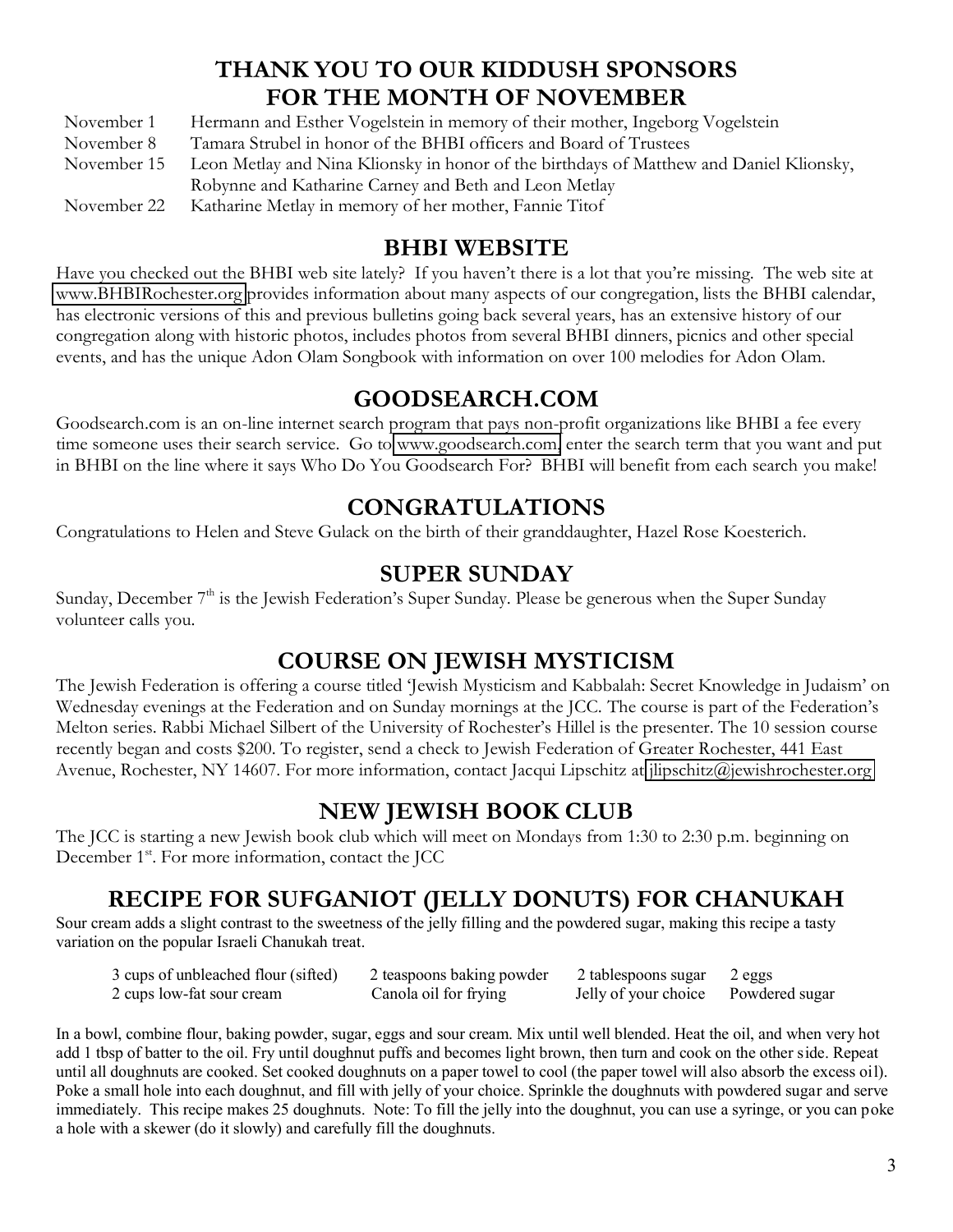| <b>Come One, Come All</b><br>To the Joint BHBI-Beth Am Chanukah Party and Holiday Dinner<br>Sunday, December 21 <sup>st</sup> at 5:00 PM at BHBI                                                      |
|-------------------------------------------------------------------------------------------------------------------------------------------------------------------------------------------------------|
| Don't forget to bring your menorah.                                                                                                                                                                   |
| Cost \$12 for adults, \$8 for children ages 12 and younger                                                                                                                                            |
| RSVPs should be received by December 15 <sup>th</sup>                                                                                                                                                 |
|                                                                                                                                                                                                       |
| # of Adults Attending: ____________ @ \$12 each                                                                                                                                                       |
| # of Children 12 Years of Age and Under Attending: _________ @ \$8 each                                                                                                                               |
| Total amount remitted: \$                                                                                                                                                                             |
| RSVP by calling the BHBI office at 244-2060 and leaving a message, by emailing us at BHBIRochester@gmail.com<br>or by sending your check and this form to: BHBI, 1369 East Ave., Rochester, NY 14610. |

# **CHANUKAH QUIZ**

(Adapted from MyJewishLearning.com - see page 6 for answers to the quiz questions)

Test your knowledge of Chanukah by answering these quiz questions:

1. On Chanukah, the paragraph beginning "Al Ha-Nissim..." is added to:

a) The Shema b) The Amidah c) The Birkat Hamazon d) b & c

2. The Maccabees were revolting against the ideas of:

a) Humanism b) Hellenism c) Pragmatism d) Atheism

3. The famous Chanukah song written and performed by Peter, Paul and Mary was called:

a) I Have a Little Dreidel b) Light One Candle c) O Hanukkah

d) December is the Best Month of the Year

4. The Megillah for Chanukah is called:

a) The Scroll of Light b) The Scroll of Antiochus c) The Scroll of Esther

d) The Scroll of Judah Maccabee

5. Which rabbi thought that all 8 candles of the Chanukah menorah should be lit on the 1<sup>st</sup> night of Chanukah and one fewer candle should be lit each subsequent night of the holiday?

a) Hillel b) Shammai c) Akiva d) Rashi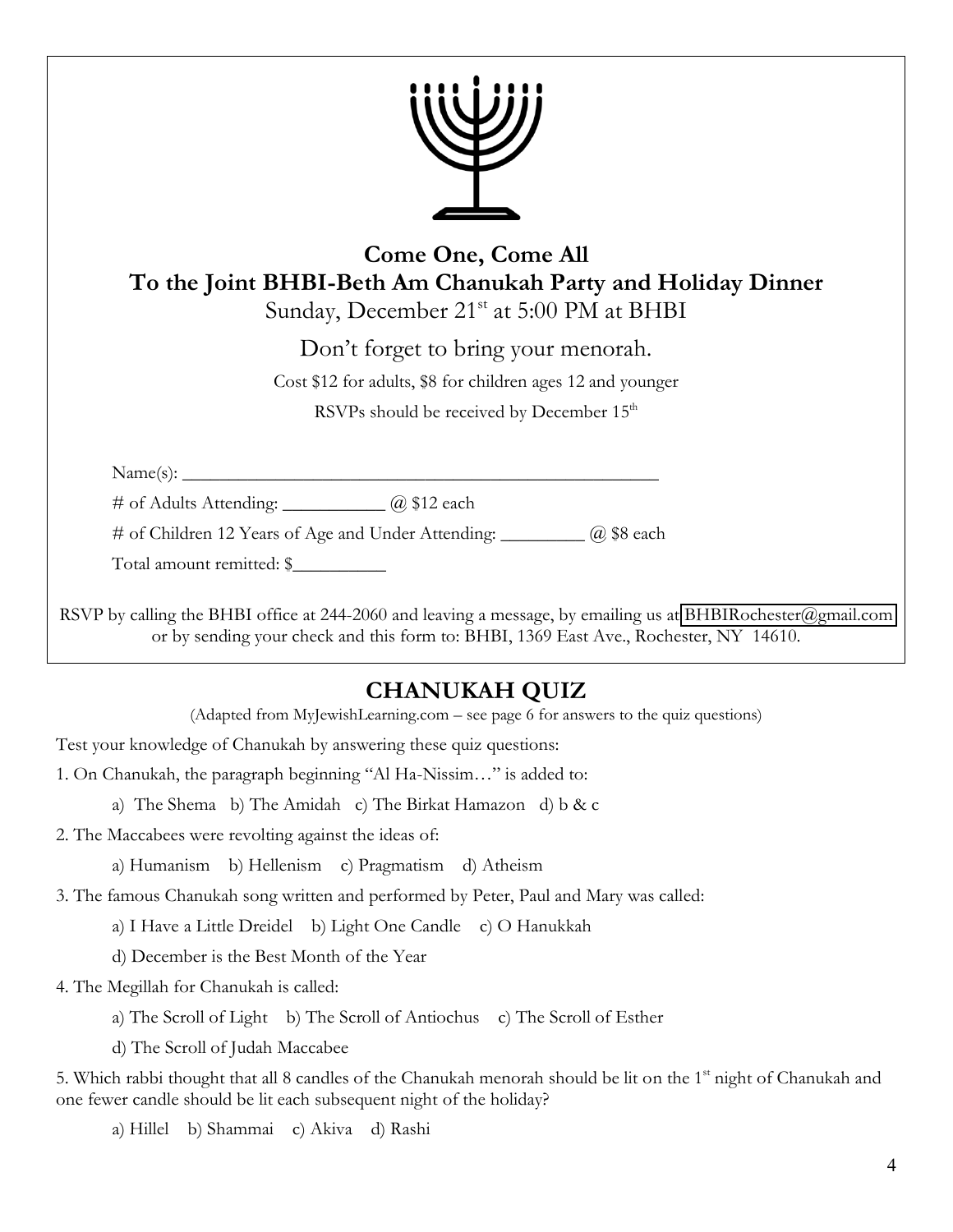## **YAHRZEITS**

At the following Shabbat Services, we will read the names of our late loved ones whose Yahrzeits will occur on that Shabbat or during the following week.

| December 5-6                                                                    | Kisley               | December 12-13                                                                                           | Kislev                           | December 19-20                                                                    | Kislev -<br>Tevet        | December 26-27                                                                                          | Tevet                |
|---------------------------------------------------------------------------------|----------------------|----------------------------------------------------------------------------------------------------------|----------------------------------|-----------------------------------------------------------------------------------|--------------------------|---------------------------------------------------------------------------------------------------------|----------------------|
| Jack Soble*<br>Bernard Rodney<br>Edward M. Hart<br>Hyman Ring*<br>*Denotes name | 14<br>17<br>19<br>20 | Joseph Goldberg*<br>Ida Bobb<br>Emanuel Kovelski*<br>Sarah Hoffman*<br>Hyman Snider*<br>Hannah Langerman | 21<br>24<br>24<br>25<br>25<br>27 | Michael Miller*<br>Emma Aranow*<br>Karen Cohen<br>Morris Kanthor*<br>Morton Fink* | 27<br>28<br>28<br>4<br>4 | Abraham Stolnitz*<br>Barbara Bertman*<br>Sigmund Traub*<br>Meriam Jossem*<br>David Goodman*             | h<br>h               |
| memorialized on<br><b>BHBI</b> Memorial<br>Plaque                               |                      |                                                                                                          |                                  | Belle Lipsky<br>Abraham Weinstein*                                                | 4                        | Selma Kauffman Lansky*<br>Rebecca H. Nusbaum*<br>William Silverstein*<br>Maurice Bloom*<br>Gloria Taxon | 10<br>10<br>11<br>11 |

We pray that our mourners will be comforted among all the mourners of Zion and Jerusalem and that the memory of the deceased continues to be a blessing to all who knew them.



So far our TOPS Gift Card fundraiser has been quite successful. Remember, TOPS Gift Cards are now available through BHBI in \$50 denominations. To purchase TOPS Gift Cards, contact Stan Schaffer at 473-8072 or by e-mail at stanschaffe[r@fronti](mailto:stanschaffer@frontiernet.net)ernet.net

## **MEMORIAL PLAQUES**

You can also memorialize a friend or loved one on a BHBI memorial plaque. Our memorial plaques are very reasonably priced. For more information, contact Stan Schaffer at 473-8072 or [stanschaffer@frontiernet.net](mailto:stanschaffer@frontiernet.net)

## **CHANUKAH IS COMING UP MAKE YOUR CHANUKAH PURCHASES AT AMAZON.COM AND SUPPORT BHBI AT THE SAME TIME!**

Why not contribute to BHBI while making on-line purchases? It's easy to make purchases on-line at Amazon.com and support BHBI financially at the same time. Just go to the BHBI web page at [www.BHBIRochester.org](http://www.bhbirochester.org/) and click on the Amazon.com link. Each time you make a purchase after linking to Amazon.com from our web page, BHBI gets a percentage of the purchase price. The more you buy in this way, the more BHBI makes!

## **AD SPONSORS**

We are always looking for additional businesses that are interested in placing an ad in the BHBI Bulletin. If you know of someone whose business or company may be interested, contact Stan Schaffer at 473-8072 or by e-mail at [stanschaffer@frontiernet.net](mailto:stanschaffer@frontiernet.net)